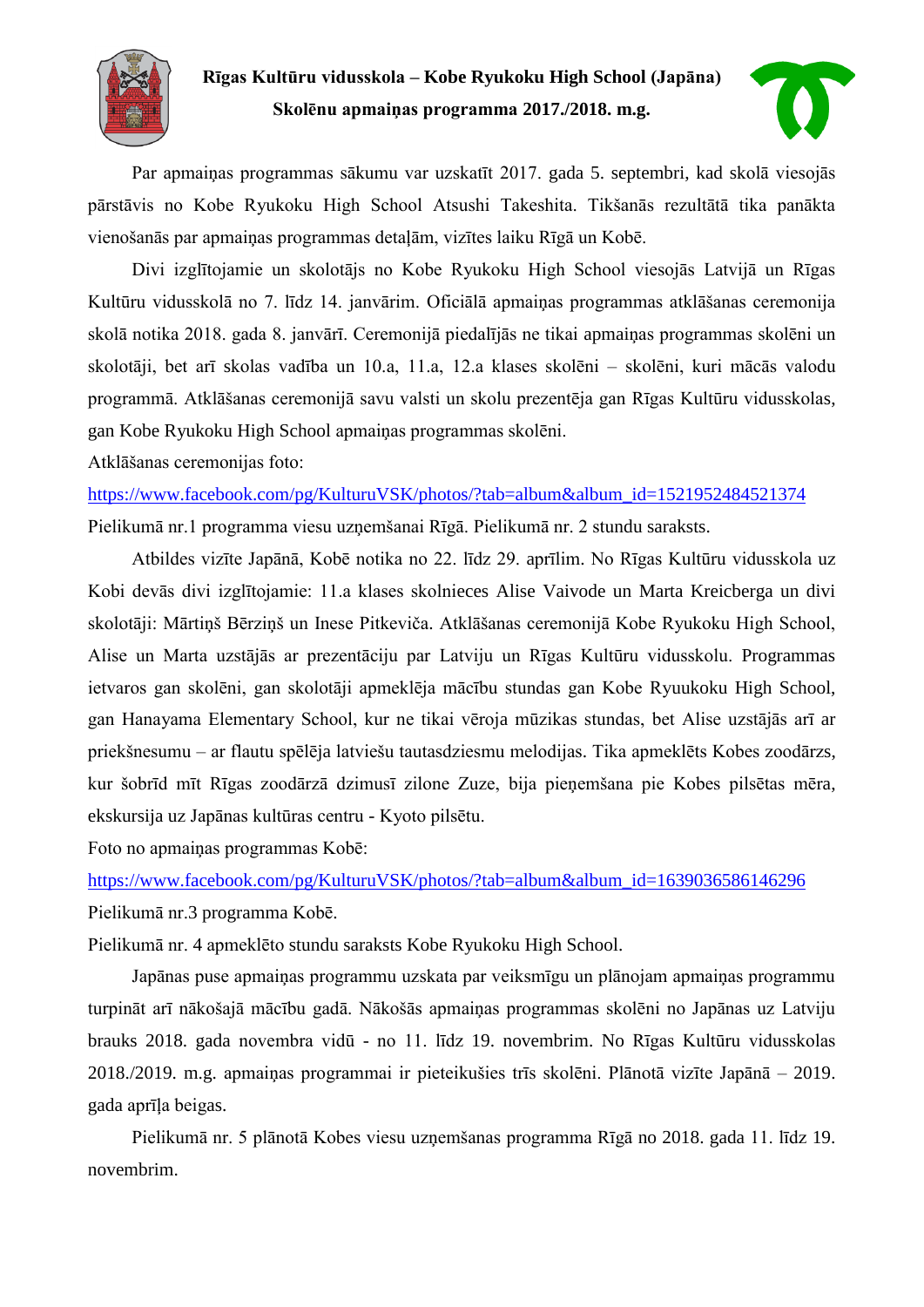| 07. Svētdiena         | 08. Pirmdiena              | 09. Otrdiena       | 10. Trešdiena            |  |
|-----------------------|----------------------------|--------------------|--------------------------|--|
| Tiekamies lidostā     | Ierodamies skolā plkst.    | Stundas skolā      | Stundas skolā            |  |
| plkst. 19:30          | 10:00                      | atbilstoši stundu  | atbilstoši stundu        |  |
|                       |                            | sarakstam          | sarakstam                |  |
| Skolēni ar vecākiem   | 10:30 Oficiālā             |                    |                          |  |
| lidostā sagaida       | atklāšana skolas aktu      |                    |                          |  |
| skolēnu no Japānas    | zālē                       |                    |                          |  |
| un dodas uz mājām     | Marta un Laura             |                    |                          |  |
|                       | uzstājas ar                |                    |                          |  |
|                       | prezentāciju.              |                    |                          |  |
|                       |                            |                    |                          |  |
|                       | $No 5. - 9.$ stundai       |                    |                          |  |
|                       | atbilstoši stundu          |                    |                          |  |
|                       | sarakstam                  |                    |                          |  |
| 11. Ceturtdiena       | 12. Piektdiena             | 13. Sestdiena      | 14. Svētdiena            |  |
| Stundas skolā         | $9:00 - R\bar{1}$ gas Geto | Skolēni ģimenēs    | <b>Tiekamies lidostā</b> |  |
| atbilstoši stundu     | muzejs (Japānas puses      |                    | plkst. 9:30              |  |
| sarakstam līdz 14:10. | <i>izv</i> ēle)            | Skolotājiem        |                          |  |
|                       |                            | 10:00 Ekskursija   |                          |  |
| 15:00 Oficiāla        | Ekskursija pa Rīgu.        | pa Rīgu:           |                          |  |
| pieņemšana Rīgas      |                            | Kalnciema tirgus,  |                          |  |
| Domē                  |                            | Kobes dārzs u.c.   |                          |  |
|                       |                            | 19:00 Balets "Dons |                          |  |
|                       |                            | Kihots"            |                          |  |

### **Rīgas Kultūru vidusskola – Kobe Ryukoku High School 07.01. – 14.01.2018.**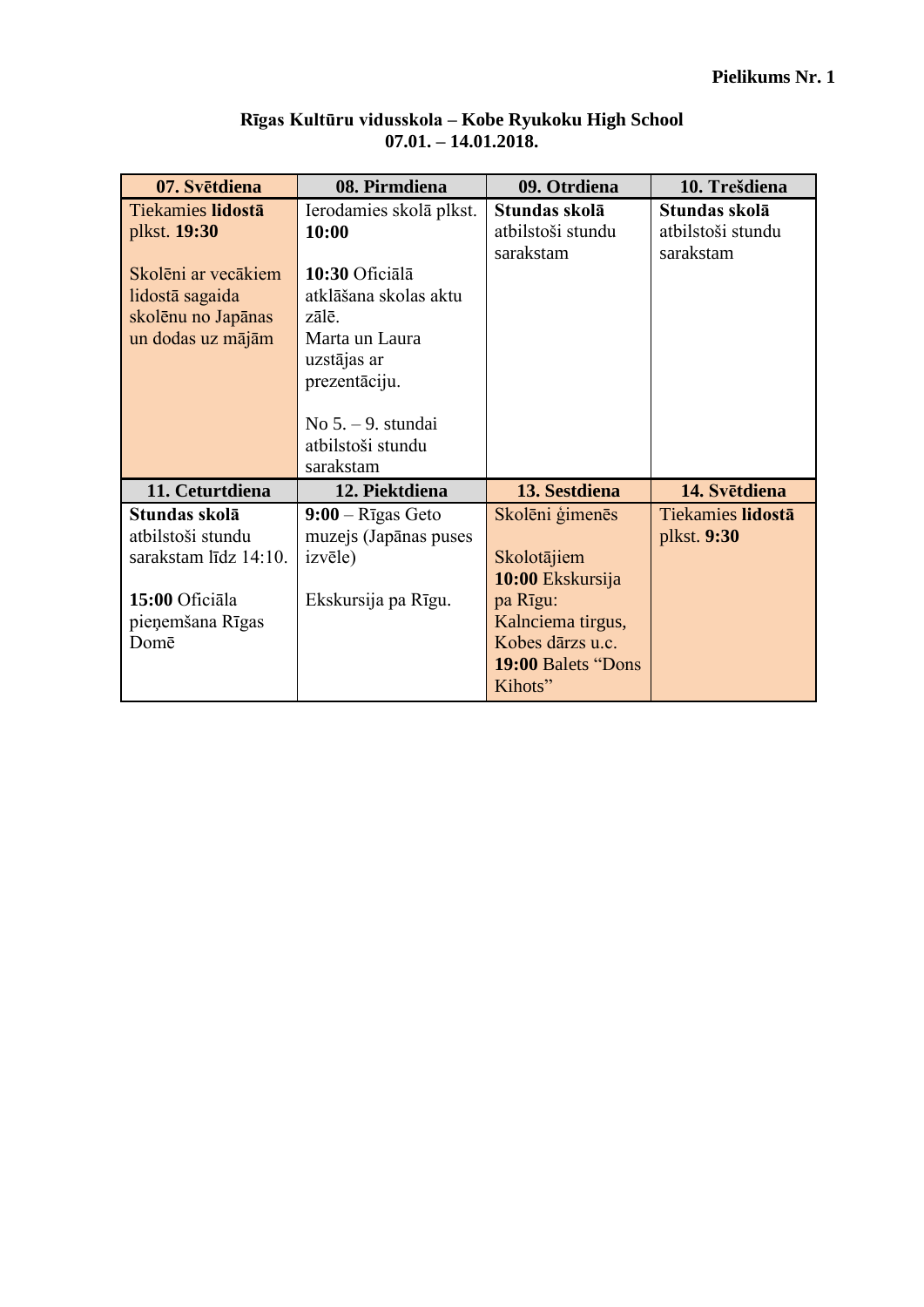#### **Riga Cultures Secondary School Timetable 2017./2018. 11.A 08.01. – 12.01.2018.**

|    | <b>Monday</b><br><b>Tuesday</b>        |                  |                |                              |                   |                |  |
|----|----------------------------------------|------------------|----------------|------------------------------|-------------------|----------------|--|
|    | <b>Subject</b>                         | <b>Classroom</b> | <b>Teacher</b> | <b>Subject</b>               | <b>Classroom</b>  | <b>Teacher</b> |  |
| 1. |                                        |                  |                | Economy                      | 413               | J. Lapina      |  |
| 2. |                                        |                  |                | <b>Mathematics</b>           | 218               | S. Daukšte     |  |
| 3. | 10:00 Arriving at the School           |                  |                | English $(1)$                | 208               | V. Reke        |  |
|    |                                        |                  |                | English $(2)$                | 220<br>R. Putjato |                |  |
| 4. |                                        |                  |                | English $(1)$                | 208               | V. Reke        |  |
|    | <b>10:30 Official Opening Ceremony</b> |                  |                | English $(2)$                | 220               | R. Putjato     |  |
| 5. | <b>Mathematics</b>                     | 218              | S. Daukšte     | Culturology                  | 214               | G. Ševkina     |  |
| 6. | <b>Natural Sciences</b>                | 405              | D. Gaigale     | Classroom lesson             | 208               | V. Reķe        |  |
| 7. | <b>Mathematics</b>                     | 218              | S. Daukšte     | Latvian and world<br>history | 217               | I. Kasparsone  |  |
| 8. | Japanese $(2)$<br>Alise                | 412              | S. Kondo       | Japanese $(1)$<br>Marta      | 412               | S. Kondo       |  |
| 9. | Japanese $(2)$<br>Alise                | 412              | S. Kondo       | Japanese $(1)$<br>Marta      | 412               | S. Kondo       |  |
|    |                                        |                  |                |                              |                   |                |  |
|    | Wednesday                              |                  |                | <b>Thursday</b>              |                   |                |  |
|    | <b>Subject</b>                         | <b>Classroom</b> | <b>Teacher</b> | <b>Subject</b>               | <b>Classroom</b>  | <b>Teacher</b> |  |

|    | 11 CULLCOUU 1           |                  |                | <b>THULDWA</b>     |                          |                |
|----|-------------------------|------------------|----------------|--------------------|--------------------------|----------------|
|    | Subject                 | <b>Classroom</b> | <b>Teacher</b> | Subject            | <b>Classroom</b>         | <b>Teacher</b> |
| 1. | <b>Sports</b>           | Sports hall      | N. Lācis       |                    |                          |                |
| 2. | Psychology              | 207              | M. Vīnholde    | Japanese           | 412                      | S. Kondo       |
| 3. | Philosophy              | 218              | A. Zauers      | <b>Mathematics</b> | 218                      | S. Daukšte     |
| 4. | Geography               | 201              | M. Velikāne    | Sports (Dance)     | Hall                     | G. Briedis     |
| 5. | <b>Natural Sciences</b> | 405              | D. Gaigale     | Latvian            | 214                      | M. Pavlovska   |
| 6. | French                  | 412              | H. Khait       | Literature         | 214                      | M. Pavlovska   |
| 7. | French                  | 412              | H. Khait       | Culturology        | 217                      | G. Ševkina     |
| 8. | Computer science        | 307              | D. Katcens     |                    | 15:00 Official visit at  |                |
|    |                         |                  |                |                    | <b>Riga City Council</b> |                |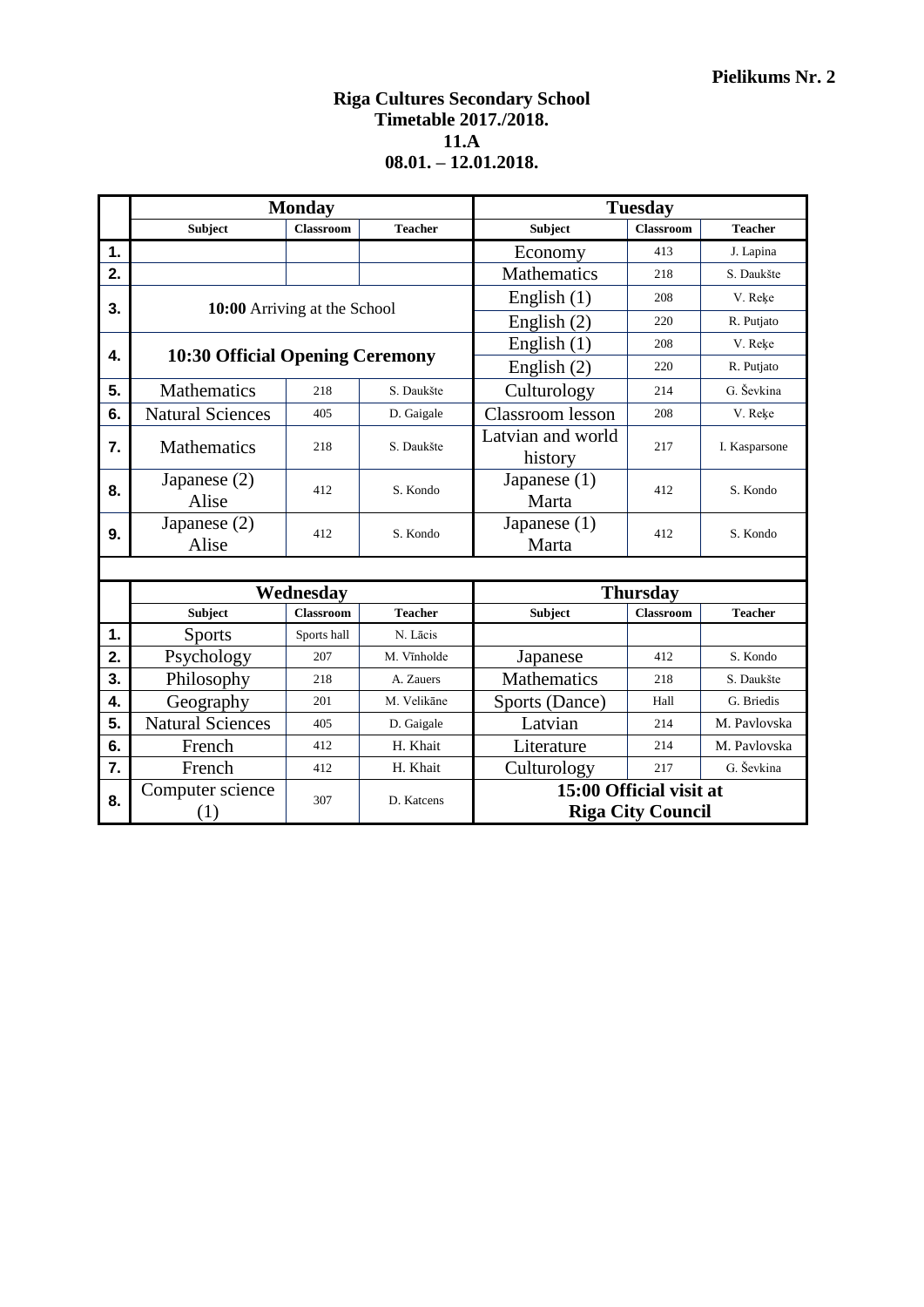## **Exchange Program with Riga Culture School**

Date: April  $23^{\text{rd}}$  (Mon)  $2018 \sim$ April,  $29^{\text{th}}$  (Sun) 2018

Visitors: 2 high school students: Marta (female), Alise (female)

2 vice principals: Martins Berzins (male), Inese Pitkevica (female)

Homestay: Marta (Kanako), Alise (Misuzu)

### Schedule:

| <b>Date</b> | <b>Time</b>                    | <b>Content</b>                                                                                      | <b>Details</b>                                                                                                                                                                  |
|-------------|--------------------------------|-----------------------------------------------------------------------------------------------------|---------------------------------------------------------------------------------------------------------------------------------------------------------------------------------|
| 4/23<br>Mon | 8:55                           | AY077 Arrival at Kansai                                                                             | We will meet you at the airport. One of my<br>colleague and I will go to the airport by school                                                                                  |
|             | 10:50                          | Arrival at school                                                                                   | car.<br>Once you get to school, you will meet the                                                                                                                               |
|             |                                |                                                                                                     | principal, and our students (Misato & Misuzu                                                                                                                                    |
|             | 10:55<br>11:15                 | Meet with the principal<br><b>School Tour</b>                                                       | & Kanako) will show you around our school.                                                                                                                                      |
|             | 12:30                          | Tour in Kobe / Lunch                                                                                | We will go to the downtown for lunch $\&$                                                                                                                                       |
|             |                                |                                                                                                     | sightseeing. We can enjoy cruise in Kobe Bay<br>and Kobe Port Tower, if you are not tired. Our<br>students will not come with us.                                               |
|             | 16:30                          | Back to school                                                                                      | After we come back to school, your students<br>come back home with our students (hopefully<br>by car).<br>On the way back to school, I will take you to a<br>hotel.             |
| 4/24<br>Tue | 8:30                           | Arrival at school                                                                                   | I pick you up at the hotel at 7:45.<br>Each of you greets in Japanese or English in<br>front of our staff in the morning meeting.                                               |
|             | 8:40                           | Students assembly<br>· message from our school<br>· musical performance<br>· presentation from Riga | We will have the opening ceremony, during<br>which your students will make a 10 min<br>presentation about Riga and your school in<br>English (if possible, partly in Japanese). |
|             | $9:15-$<br>15:20               | Classes $(1h \sim 6h)$<br>Lunch $(12:45~13:20)$                                                     | Your students will participate in classes<br>basically with their host sisters. You and Inese<br>can observe classes or go outside school.                                      |
|             | $15:30-$                       | Meeting with                                                                                        | There are 5 international students who have                                                                                                                                     |
|             | 16:20                          | international student                                                                               | just come to our school. Your students will                                                                                                                                     |
|             | (7h)                           | · self-introduction<br>· questions about Japan                                                      | meet them.                                                                                                                                                                      |
| 4/25<br>Wed | 8:30                           | Arrival at school<br>Worship                                                                        | Your students will go to the homeroom that our<br>students belong to, and they and you will<br>participate in the worship.                                                      |
|             | $8:55-$<br>11:45<br>$(1 - 3h)$ | Classes                                                                                             | Your students will participate in classes<br>basically with their host sisters. You and Inese<br>can observe classes or go outside school.                                      |
|             | 11:55~12:30                    | Lunch                                                                                               | Cafeteria                                                                                                                                                                       |
|             | 12:40                          | Meeting with the principal                                                                          | You, your students, our students and I will talk<br>with the principal.                                                                                                         |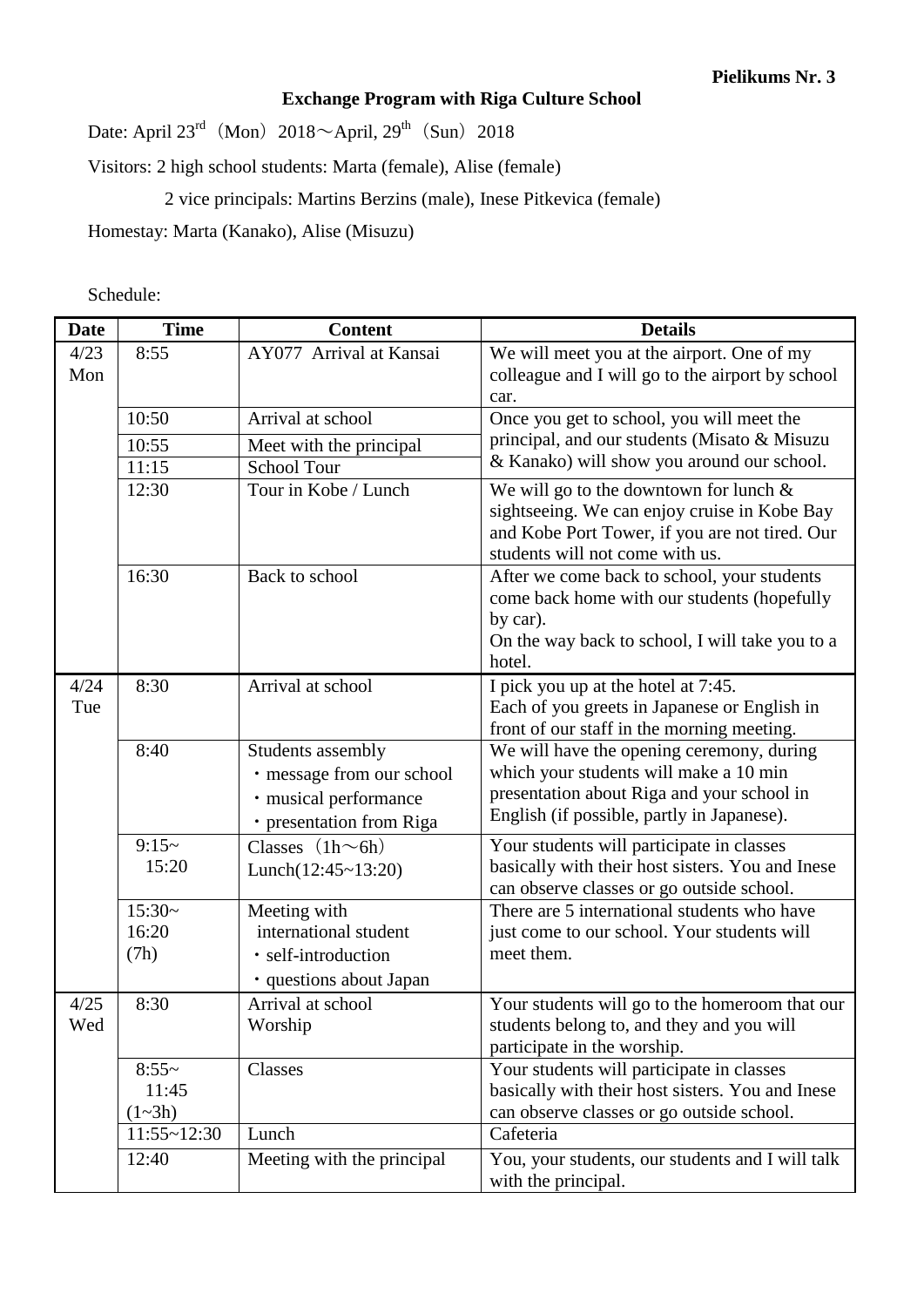| <b>Date</b>  | <b>Time</b>        | <b>Content</b>                          |                                | <b>Details</b>                                    |
|--------------|--------------------|-----------------------------------------|--------------------------------|---------------------------------------------------|
|              | 13:30~14:20        | Experiencing                            |                                | Your students wear Japanese traditional           |
|              | (5, 6h)            | Japanese culture                        |                                | clothes-yukata, and experience tea ceremony,      |
|              |                    |                                         |                                | etc.                                              |
| 4/26         | 8:30               | Arrival at school                       |                                | homeroom 3-1(Arise), 2-7 (Marta)                  |
| <b>Thurs</b> | $8:55 - 12:45$     | Your                                    | You & Inese                    | homeroom 3-1(Arise), 2-7 (Marta)                  |
|              | $(1-4h)$           | students                                |                                | While your students are studying at school, my    |
|              |                    | Classes                                 | Himeji Castle                  | wife will take you to <i>Himeji</i> Castle for    |
|              |                    |                                         |                                | sightseeing.                                      |
|              | $12:45 \sim 13:30$ | Lunch                                   | Lunch                          | You students will have lunch at the cafeteria,    |
|              |                    |                                         |                                | while you have lunch in <i>Himeji</i> .           |
|              | $14:00-$           |                                         | $Oji$ Zoo with the ex-director | We will visit $Oji$ zoo to see an elephant named  |
|              | 16:00              | of the zoo & Ms. Akiko                  |                                | Zuze gifted by Riga City.                         |
|              |                    | Mizoguchi                               |                                |                                                   |
|              | 16:30              | Back to school                          |                                |                                                   |
| 4/27         | 8:30               | Arrival at school                       |                                | <b>International Room</b>                         |
| Fri          | 8:40               | Leave school                            |                                | We will go to an elementary school together by    |
|              | 9:15               |                                         | Arrival at elementary school   | car. Your students are expected to play some      |
|              |                    | & meeting the principal                 |                                | musical instruments in class.                     |
|              | 9:45               | Join a class of $5th$ grade             |                                |                                                   |
|              | 10:50              | Join a class of $6th$ grade             |                                |                                                   |
|              | 11:35              | End of the class                        |                                |                                                   |
|              | 11:50              | Leave school                            |                                |                                                   |
|              | 12:20              | Arrival at City Hall                    |                                |                                                   |
|              | 13:00              | Meet with the mayor                     |                                | We have only 30 min. to talk with the mayor.      |
|              |                    |                                         | 1 short speech from Kobe       | One of you will give a short speech (in           |
|              |                    |                                         | 2 short speech from Riga       | Japanese if possible).                            |
|              |                    | $*1 - 2$ min.                           |                                | I will try to translate from English to Japanese, |
|              |                    | 3 a few words from the                  |                                | and vice versa, but I would like you to help me   |
|              |                    | mayor<br>4 Questions & Answers          |                                | translate in some cases.                          |
|              | 13:30              | Leave City Hall                         |                                |                                                   |
|              | 13:40              | Lunch                                   |                                | We will have lunch at a restaurant in City Hall.  |
|              |                    |                                         |                                | *I am sorry we cannot have lunch until 13:40.     |
|              |                    |                                         |                                | At Disaster Reduction Center, many displays or    |
|              |                    |                                         |                                | movies are translated into English.               |
|              | 14:30              | <b>Disaster Reduction Center</b>        |                                |                                                   |
|              | 16:30              | Back to school                          |                                |                                                   |
| 4/28         |                    | Only for vice principals                |                                | Mr. Ozawa, a board member of our school, is       |
| Sat          | 11:00              | Arrival at Kyoto                        |                                | enthusiastic toward guiding you around Kyoto.     |
|              | 12:00              | Lunch<br>Leave Kyoto<br>Arrival at Kobe |                                | We will go to Nishi-hongannji temple (which is    |
|              | 15:00              |                                         |                                | directly related to our school), Kinkakuji (Gold  |
|              | 16:30              |                                         |                                | Temple) and Ginkakuji Temple (Silver              |
|              |                    |                                         |                                | Temple).                                          |
|              |                    |                                         |                                | We will enjoy traditional vegetable dish which    |
|              |                    |                                         |                                | is served to monks).                              |
|              |                    |                                         |                                | After coming back to Kobe, we will have           |
|              |                    |                                         |                                | dinner together.                                  |
| 4/29         | 8:30               | Arrival at Kansai Airport               |                                | Each host family will take each of you to the     |
| Sun          | 10:45              | AY078 Leave Osaka                       |                                | airport.                                          |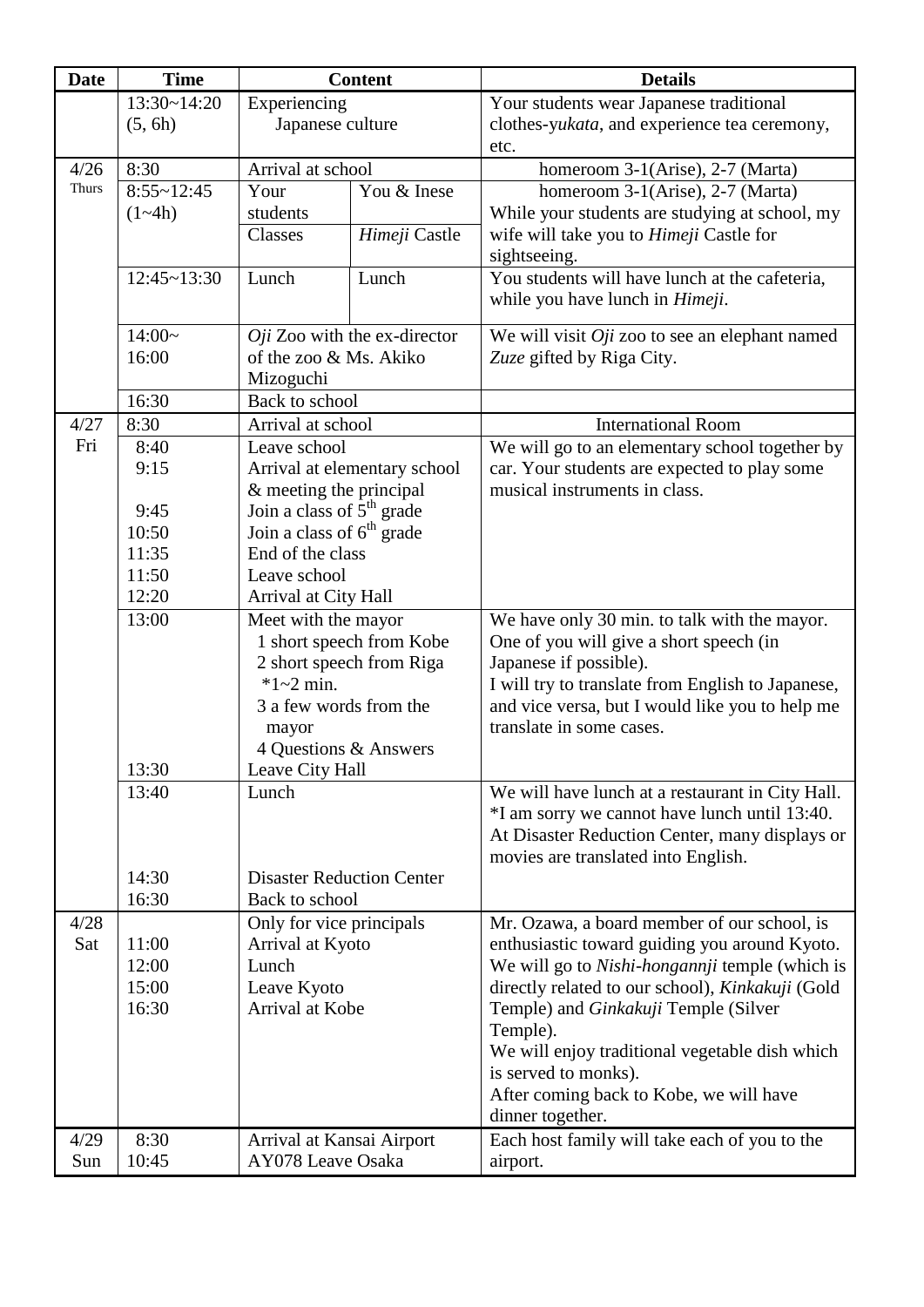|                | April 24 (Tue)                      |                        | April 25 (Wed)                                |                         | April 26 (Thurs)           |                         |
|----------------|-------------------------------------|------------------------|-----------------------------------------------|-------------------------|----------------------------|-------------------------|
|                | Marta                               | Alise                  | Marta                                         | Alise                   | Marta                      | Alise                   |
| 1              | Chemistry                           | Religion               | Homeroom<br>Activity                          | Homeroom<br>Activity    | Japanese<br><b>History</b> | English                 |
| $\overline{2}$ | Debate                              | PE                     | Japanese<br><b>History</b>                    | Modern<br>Japanese      | Old<br>Japanese            | World<br><b>History</b> |
| 3              | Old Japanese                        | Calligraphy            | English<br>Writing                            | World<br><b>History</b> | Modern<br>Japanese         | <b>PE</b>               |
| $\overline{4}$ | English<br>Writing                  | Calligraphy            | 1) Lunch<br>2) Meet with Principal            |                         | English<br>Writing         | Modern<br>Japanese      |
| 5              | Social<br><b>Studies</b>            | Japanese<br>Expression | Experiencing<br>Japanese Culture<br>Visit Zoo |                         |                            |                         |
| 6              | Global Issues                       | Japanese<br>Expression |                                               |                         |                            |                         |
| 7              | Meet with International<br>students |                        |                                               |                         |                            |                         |

# **Classes at Kobe Ryukoku High School**